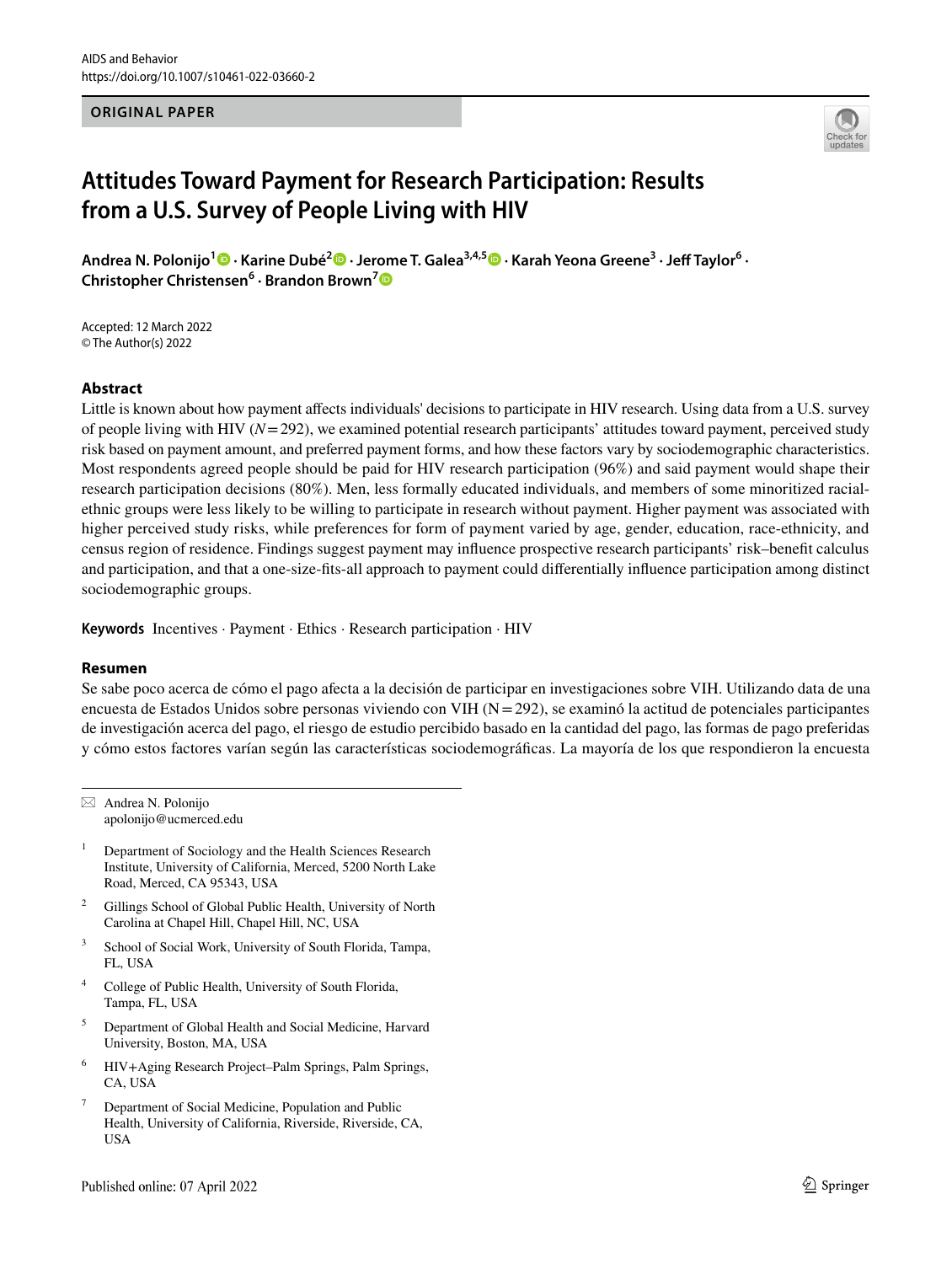estuvieron de acuerdo en que las personas debían recibir un pago por participar en una investigación sobre VIH (96%) y dijeron que el pago podría moldear su decisión de participar en la investigación (80%). Los hombres, individuos con menor educación formal y los miembros de algún grupo racial-étnico minoritario se mostraron menos propensos a participar en una investigación sin recibir pago. Se asoció un pago más alto con una mayor percepción de riesgos en el estudio, mientras que las preferencias por las formas de pago variaron según la edad, el género, la educación, la raza-etnicidad y la región. Los resultados sugirieron que el pago podría influir en el cálculo del riesgo-beneficio y en la participación de los potenciales participantes en una investigación prospectiva, y que un enfoque único para el pago podría infuir de manera diferencial entre los distintos grupos sociodemográfcos en lo que respecta a su participación.

# **Introduction**

Providing payments to research volunteers in exchange for participation is a widely accepted and common practice, including in HIV research where participants often face more than minimal risk  $[1-3]$  $[1-3]$  $[1-3]$ . These payments, which include money or gifts, are often essential to support participation in research, particularly for higher-risk studies that offer limited direct benefits to participants  $[3, 4]$  $[3, 4]$  $[3, 4]$  $[3, 4]$  $[3, 4]$ . While we know payments may be essential to incentivize and ofset the cost of participation in research, surprisingly little is known about the factors that researchers and institutional review boards (IRBs) consider important when deciding appropriate payment levels, or how payment amounts afect participants' decisions to participate in research studies. Furthermore, it is unclear how payments may diferentially shape prospective research participants' decisions to take part in studies based on key aspects of their sociodemographic backgrounds, such as their age, gender, race, ethnicity, or socioeconomic status.

Ethical guidelines stipulate that research payments should compensate for time, inconvenience, and burdens but should *not* be considered a beneft of research participation to compensate for risk [[5](#page-10-3), [6](#page-10-4)]. Research participants may nonetheless perceive payments as a beneft of research participation. One major ethical concern is that payments could create undue infuence to participate in clinical research [\[7](#page-10-5)–[9\]](#page-10-6); however, recently scholars have extended this concept to include the potential for underpayment and exploitation of research participants [[10–](#page-10-7)[12](#page-10-8)]. Consequently, identifying appropriate payment amounts for studies that strike a balance between incentivization and ethical payment without being unduly influential can be difficult to achieve.

Scholars have argued for the critical importance of exploring payment decisions in research, as well as the impact of payments on individual research projects [\[1,](#page-10-0) [12](#page-10-8)–[15\]](#page-10-9). For example, Gelinas and colleagues provided a practical framework to rationalize payments and guide IRBs in evaluating their acceptability [[13\]](#page-10-10). The practical framework can be divided into three parts: reimbursements for out-of-pocket expenses, compensation for time and burdens associated with participation in research, and incentives to encourage participation [\[13](#page-10-10)]. While a framework can be useful for generating concepts, limited empirical data exist on payments provided in clinical research, and payments are not systematically tracked to permit comparison and reference between studies [\[1](#page-10-0), [16](#page-10-11)]. Further, most ethics committees do not have any published policies on payment practices, and research payment practices are often inconsistent and highly variable [[3,](#page-10-1) [13,](#page-10-10) [16,](#page-10-11) [17\]](#page-10-12).

Research risks, burdens, and benefts may difer signifcantly between study types and procedures, and these in turn may afect payments (though documentation of this variation is limited). A 2002 review revealed that fewer than one-ffth of U.S. institutions knew which of their studies provided payments [\[18](#page-10-13)], while one of the most recent comprehensive studies of payments in U.S. clinical studies (published in 2005) described 467 publications among which fewer than 25% reported payment amounts [\[3](#page-10-1)]. Practices and regulations surrounding payment may also vary based on study location. For example, to regulate payments in research, South Africa developed standardized practices [[19](#page-10-14)], while Brazil prohibited payments for clinical research [[20](#page-10-15)]. Outside of these two cases, the absence of reference points for determining appropriate payments often leads researchers to determine payment amounts on a case-by-case basis or contingent on research budgets [\[18](#page-10-13)]. Additional factors such as risks and benefts, study procedures, time commitment, historical precedent, IRB recommendations, and local regu-lators may also affect payment amounts [\[3](#page-10-1), [7](#page-10-5), [13](#page-10-10), [16](#page-10-11), [21](#page-10-16)].

Before we can defne appropriate payment for research participation, we need to assess how diferent stakeholders view and consider these payments. Among the most important stakeholders in HIV research are the patients/ participants themselves, as they ultimately bear the risk and burdens of research participation. Given its commitment to social justice and advocacy and its history of research participation [[22](#page-10-17)], the HIV research community provides an ideal setting in which to better understand the infuence of payments on decisions to participate in research, and how such decisions may vary based on participants' sociodemographic characteristics. Considering the ethical implications of payment for participation in HIV research may be particularly important given people living with HIV are often racial-ethnic minorities, sexual and/or gender minorities, and of lower socioeconomic status, making them vulnerable to exploitation [[23–](#page-10-18)[25](#page-11-0)].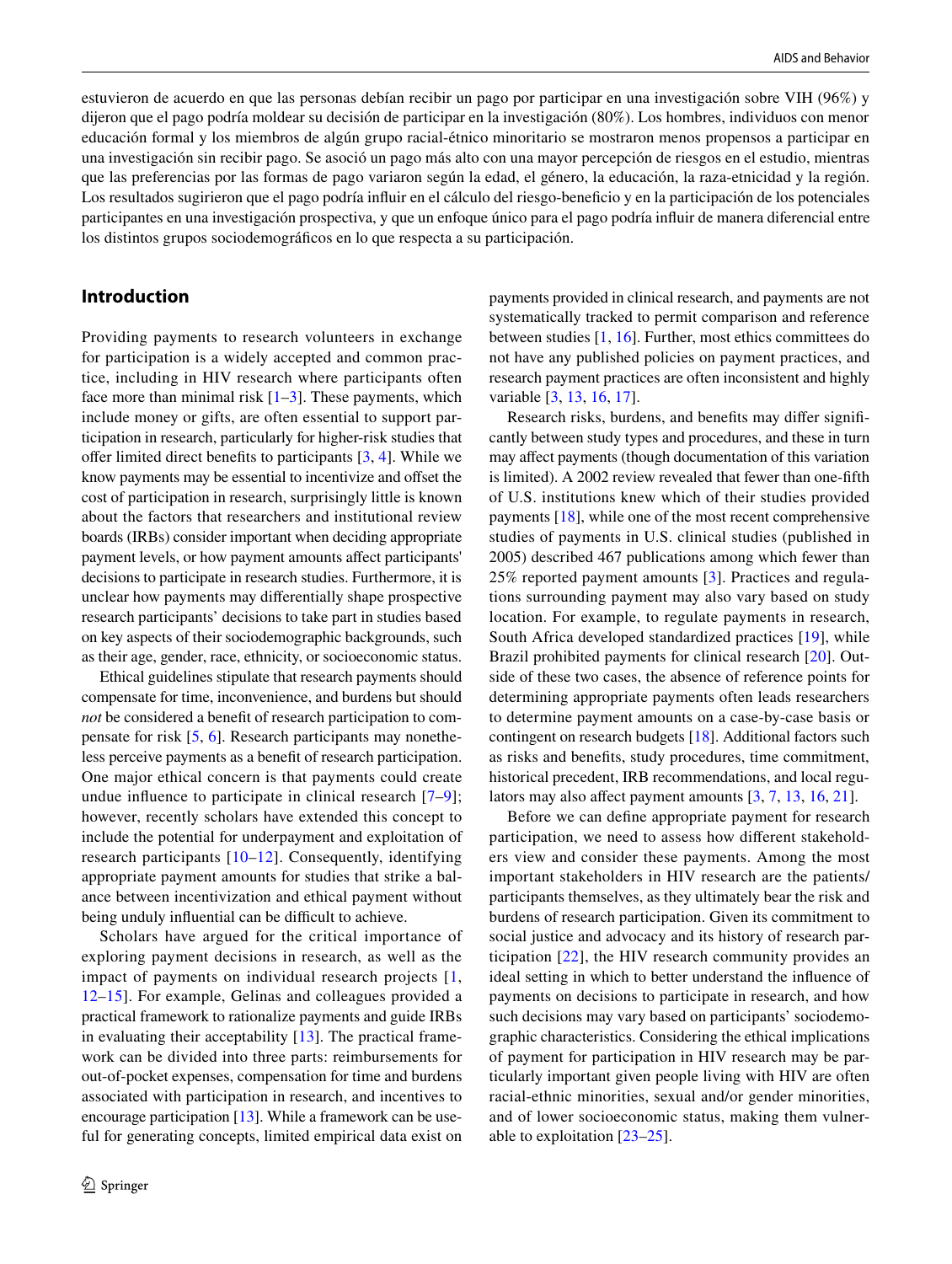Our study aims to understand how payments affect research participation decisions by asking people living with HIV about their (a) attitudes toward payment for research participation, (b) perceptions of study risk based on payment amount, and (c) evaluations of the relative importance of various forms of payment for research participation. Moreover, we consider whether these attitudes, perceptions, and evaluations vary by key sociodemographic characteristics, including age, gender, education level, employment status, race and ethnicity, geographic region, and self-rated health. Exploring such sociodemographic variation is a critical step toward achieving greater equity in HIV research participation, as the underrepresentation of women, people of color, and other minoritized groups in HIV research contributes to knowledge deficits, insufficient and delayed safety data for new treatments, and disparities in HIV survival [\[26](#page-11-1), [27](#page-11-2)].

# **Methods**

## **Survey and Participants**

We conducted a cross-sectional, internet-based survey among English-speaking adults (aged 18+years) living in the United States who self-identifed as living with HIV. We used Amazon Mechanical Turk (MTurk) for recruitment, a commonly used social science research tool for recruiting populations of interest and collecting rigorous data, comparable to popular U.S. online survey panels [[28](#page-11-3), [29](#page-11-4)]. To facilitate high-quality responses, the survey was advertised only to U.S.-based MTurk workers who had successfully completed 1,000 previous human intelligence tasks with a 95% approval rating.

The survey took less than 20 min to complete and was administered in Qualtrics (Provo, UT). Participants provided informed consent by clicking a box stating that they agreed to participate in the survey. They then completed a captcha (as a bot control step) to confrm they were human and were given several screening questions to (a) check for English comprehension and attention and (b) verify HIV seropositive status. English comprehension and attention questions included describing a displayed picture, spelling a word backwards, and selecting a multiple-choice response when directed. Five questions were used to verify HIV seropositive status, including: self-reported HIV status, whether the respondent takes pre-exposure prophylaxis (PrEP; since people diagnosed with HIV would not be prescribed PrEP), HIV medications taken, tests taken to confrm HIV diagnosis, and how HIV is transmitted. Upon survey completion, respondents received a code to submit to MTurk and claim \$7 compensation for their time. Given online data collection can be vulnerable to fraud, we carefully reviewed the GeoIP addresses of respondents who completed the survey and rejected those who had screened out before making repeated attempts to qualify [\[30](#page-11-5), [31](#page-11-6)].

The University of California, Riverside IRB reviewed and approved the study on December 10, 2020 (protocol #HS-20-248). All respondents were recruited, provided informed consent, and completed the survey between March 29 and April 28, 2021.

## **Measures**

#### **Attitudes Toward Payment in HIV Research**

The survey assessed respondents' attitudes toward payment in HIV research using the following questions: (1) "Do you consider payment to be a beneft of participating in research?", (2) "Would payment play a role in your decision to participate in HIV research?", (3) "Should people receive payment to participate in HIV research?", (4) "Should there be any standards or policies on participant payment in HIV research?", and (5) "If an HIV study did not pay you, would you expect to receive another beneft from participation?". We constructed dummy (no/yes) variables for each of these questions.

#### **Willingness to Participate in HIV Research Without Payment**

A categorical variable (coded no [the reference category]/ yes/it depends) measured whether respondents stated they would participate in HIV research without any payment.

## **Risk Perceptions**

We used a dummy (no/yes) variable to assess whether respondents could imagine a certain risk level from participating in an HIV intervention study in which no amount of payment could convince them to participate. Two continuous variables (ranging from 0 to 100) assessed the (a) percent chance of harm and (b) percent chance of death that would deter respondents from participating in HIV research. The level of perceived risk associated with diferent study payment amounts was assessed with the question: "If one earlyphase HIV intervention study pays you a total of \$20,000, and another early-phase HIV intervention study does not pay you, how would you rate the risk of each study?" Respondents indicated the level of risk they rated each study on a scale of 0 ("no risk") to 10 ("highest risk").

## **Importance of Various Forms of Payment**

Respondents rated, on a scale of 0 ("least important") to 10 ("most important"), how important each of the following types of payment for research participation are: (a) a cash incentive, (b) reimbursement for lost wages,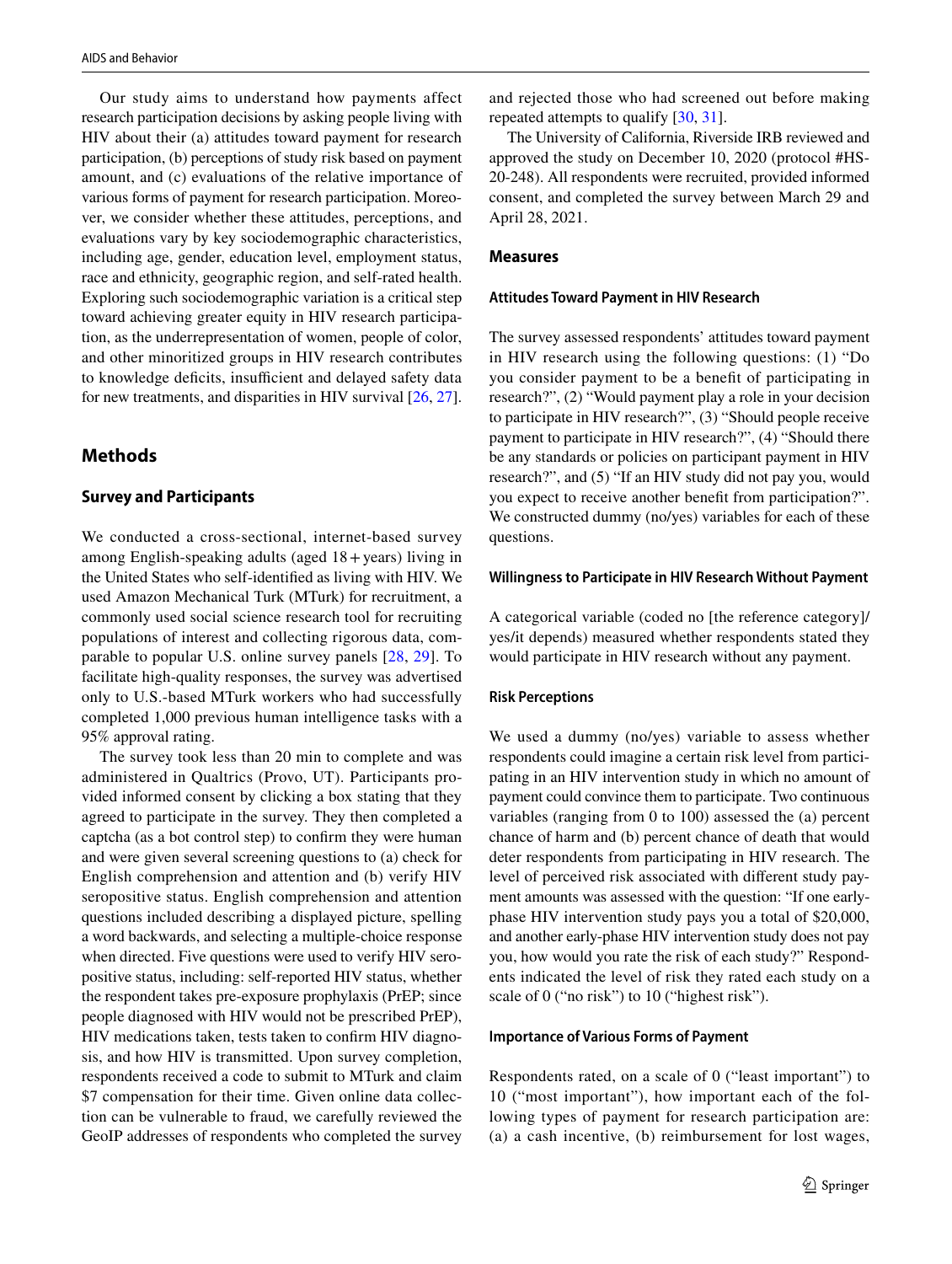(c) compensation for time, (d) transportation voucher, (e) food, (f) gifts, and (g) post-trial access to the intervention if proven effective.

#### **Sociodemographic Variables**

We used binary variables to measure respondents' gender (man vs. woman), education (no bachelor's degree vs. bachelor's degree or higher), and employment status (works full time vs. does not work full time). A categorical variable assessed respondents' census region of residence: West, Midwest, Northeast, or South (the reference category). Age was measured continuously, in years. Self-rated health was assessed using a visual analogue scale that asked respondents to indicate "how good or bad your own health state is today," measured continuously from 0 ("worst health you can imagine") to 100 ("best health you can imagine").

Race and ethnicity were measured categorically with a single variable, constructed from two questions asking whether the respondent self-identifed as (a) Hispanic or Latina/o/x and (b) belonging to one or more of the following groups: White; Black or African American; Asian; Native Hawaiian or other Pacifc Islander; American Indian or Alaska Native; or other group. To achieve sufficient power for analyses, race and ethnicity were recoded into a threecategory variable as (1) non-Hispanic White (the reference category), (2) non-Hispanic Black, and (3) Hispanic or other/multiple races and ethnicities (hereafter referred to as "Hispanic/other").

## **Statistical Analyses**

We calculated descriptive statistics (i.e., frequencies, percentages, means, standard deviations, and ranges) for all variables. We used a series of multivariate logistic regression models to test for signifcant associations between all sociodemographic variables and respondents' (a) attitudes toward payment in HIV research and (b) ability to imagine a level of risk that would deter research participation. A single multinomial logistic regression model assessed sociodemographic diferences in willingness to participate in HIV research without payment. A series of multivariate linear regression models tested for signifcant associations between all sociodemographic characteristics, and: (a) percent harm or death that would deter HIV research participation, (b) the perceived risk attributed to studies paying \$0 versus \$20,000, and (c) the importance of various forms of payment.

We conducted all analyses using Stata SE v. 17 (College Station, TX). We report odds ratios (ORs) for logistic regression models, relative risks (RRs) for multinomial logistic regression models, and unstandardized regression coefficients (bs) for linear models. For all models, we report  $p$  values  $< 0.05$  as statistically significant.

## **Results**

## **Sample**

In total, 506 individuals completed the survey and provided a valid code to claim compensation. We rejected 206 responses from individuals who had completed the survey but failed the English language verifcation questions  $(n=89)$  and/or had made multiple attempts to qualify for the survey after screening out  $(n=117)$ . We accepted responses from the remaining 300 respondents. Our fnal analytic sample included data from 292 of the 300 accepted respondents who had complete data for all variables of interest (97.33% of the total sample).

Table [1](#page-4-0) details descriptive statistics for the sample. Respondents were 18–65 years old (mean=34.36 years) and had a mean self-rated health of 65.92 out of 100. The majority were male (65.75%), had a bachelor's degree or higher level of education (72.95%), and were employed full time (82.88%). Over one-third identifed as part of a minoritized racial or ethnic group (34.93%).

#### **Attitudes Toward Payment in HIV Research**

Overwhelmingly, respondents considered payment a beneft of research participation (91.44%) and believed people should receive payment for participating in HIV research (95.55%; see Table [1\)](#page-4-0). Most stated that payment would infuence their decision to participate in HIV research (80.14%), felt there should be standards or policies on payment in research (69.52%), and would expect another beneft from research participation if not paid (64.38%). Table [2](#page-5-0) (Models 1–5) shows the results of multivariate logistic regression models assessing diferences in each attitude by sociodemographic characteristics. Women were less likely than men to expect other benefts from research participation if not paid  $(OR = 0.586, p < 0.05)$ , controlling for age, race-ethnicity, education, employment, census region, and self-rated health. Signifcant diferences by sociodemographic characteristics were not observed for any of the other attitudes.

# **Willingness to Participate in HIV Research Without Payment**

Approximately one-third (33.90%) of respondents indicated they would be willing to participate in HIV research without pay; an additional 28.33% said "it depends," while 38.01% would not participate without payment (see Table [1](#page-4-0)). Multinomial logistic regression (see Table [2](#page-5-0), Model 6) revealed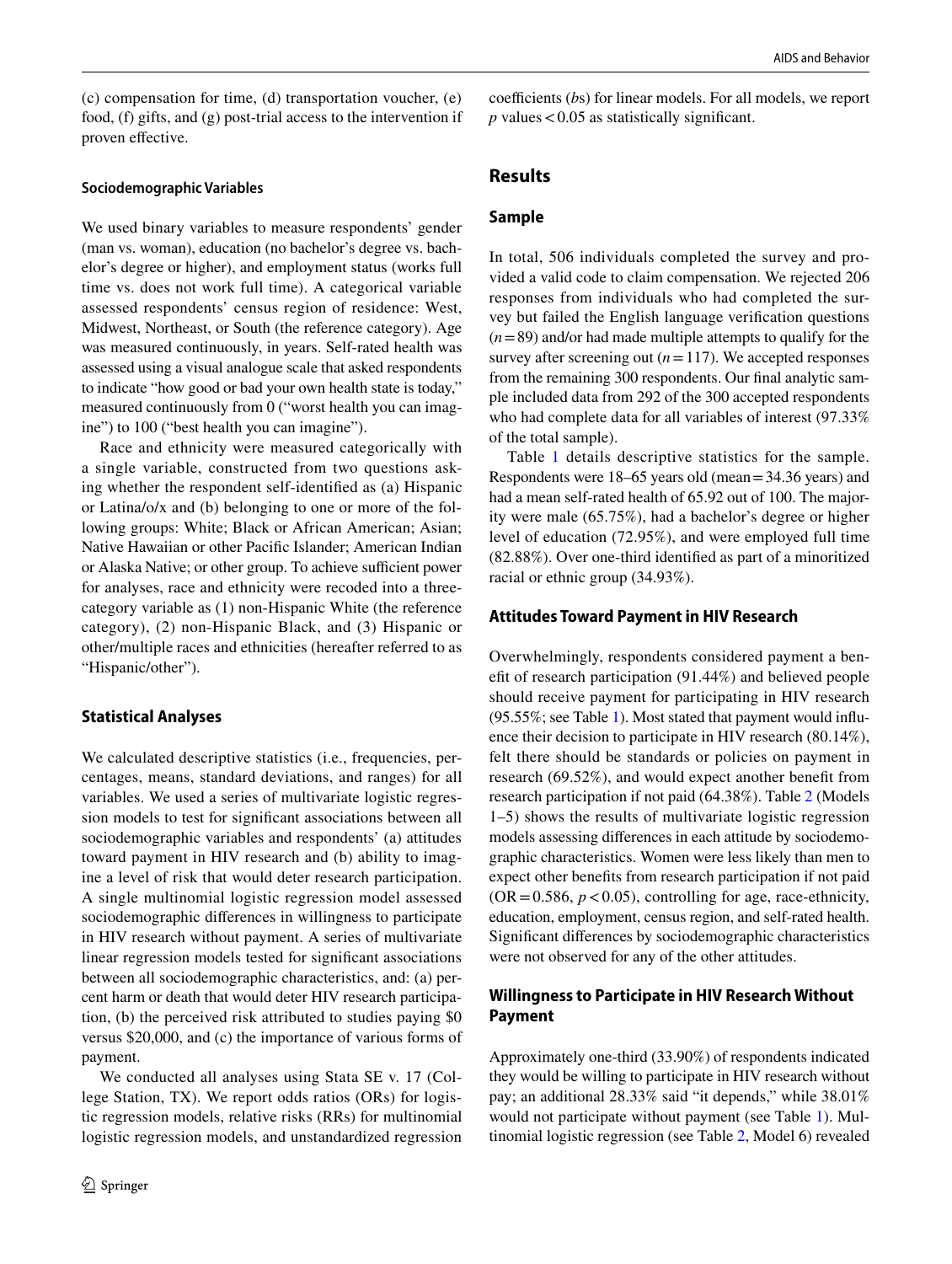#### <span id="page-4-0"></span>**Table 1** Descriptive statistics for all study variables, *N*=292

| Variable                                                                | $n\,(\%)$   | Mean (SD), range      |
|-------------------------------------------------------------------------|-------------|-----------------------|
| Attitudes toward payment in HIV research                                |             |                       |
| Considers payment a benefit to HIV research participation               | 267 (91.44) |                       |
| Payment plays a role in their decision to participate in HIV research   | 243 (80.14) |                       |
| Believes people should receive payment to participate in HIV research   | 279 (95.55) |                       |
| Believes there should be standards/policies for payment in HIV research | 203 (69.52) |                       |
| Expects another benefit from HIV research if not paid                   | 188 (64.38) |                       |
| Willing to participate in HIV research without payment                  |             |                       |
| No                                                                      | 111 (38.01) |                       |
| Yes                                                                     | 99 (33.90)  |                       |
| It depends                                                              | 82 (28.33)  |                       |
| Risk perceptions                                                        |             |                       |
| Can imagine a risk level high enough to deter participation             | 134 (45.89) |                       |
| % Chance of harm that would prevent research participation              |             | 45.16 (29.67), 0-100  |
| % Chance of death that would prevent research participation             |             | 30.66 (32.79), 0-100  |
| Perceived risk rating of study that pays \$20,000                       |             | $6.40(2.87), 0 - 10$  |
| Perceived risk rating of study that pays \$0                            |             | $2.86(3.18), 0 - 10$  |
| Importance of various forms of payment                                  |             |                       |
| Cash incentive                                                          |             | $7.42(2.90), 0 - 10$  |
| Reimbursement for lost wages                                            |             | $6.55(3.21), 0 - 10$  |
| Compensation for time                                                   |             | $7.82(2.50), 0 - 10$  |
| Transportation voucher                                                  |             | $4.78(3.34), 0 - 10$  |
| Food                                                                    |             | $4.22(3.24), 0 - 10$  |
| Gifts                                                                   |             | $2.77(3.07), 0 - 10$  |
| Post-trial access to intervention if proven effective                   |             | $6.78(3.17)$ . 0-10   |
| Sociodemographic variables                                              |             |                       |
| Age                                                                     |             | 34.36 (8.71), 18–65   |
| Gender                                                                  |             |                       |
| Man                                                                     | 192 (65.75) |                       |
| Woman                                                                   | 100(34.25)  |                       |
| Education                                                               |             |                       |
| Less than bachelor's degree                                             | 79 (27.05)  |                       |
| Bachelor's degree or higher                                             | 213 (72.95) |                       |
| Race-ethnicity                                                          |             |                       |
| Non-Hispanic White                                                      | 190 (65.07) |                       |
| Non-Hispanic Black                                                      | 52 (17.81)  |                       |
| Hispanic/other                                                          | 50 (17.12)  |                       |
| Employment                                                              |             |                       |
| Not employed full time                                                  | 50 (17.12)  |                       |
| Employed full time                                                      | 242 (82.88) |                       |
| Census region                                                           |             |                       |
| South                                                                   | 123 (42.12) |                       |
| Midwest                                                                 | 43 (14.73)  |                       |
| Northeast                                                               | 60(20.55)   |                       |
| West                                                                    | 66 (22.60)  |                       |
| Self-rated health                                                       |             | 65.92 (18.29), 10-100 |

that women were more than twice as likely to be willing to participate in HIV research studies without pay (RR=2.045,  $p$  < 0.05), controlling for all other sociodemographic variables. Participants with less than a bachelor's degree  $(RR = 0.507, p < 0.05)$  and those who identified as Hispanic/ other race-ethnicity ( $RR = 0.405$ ,  $p < 0.05$ ) were at least half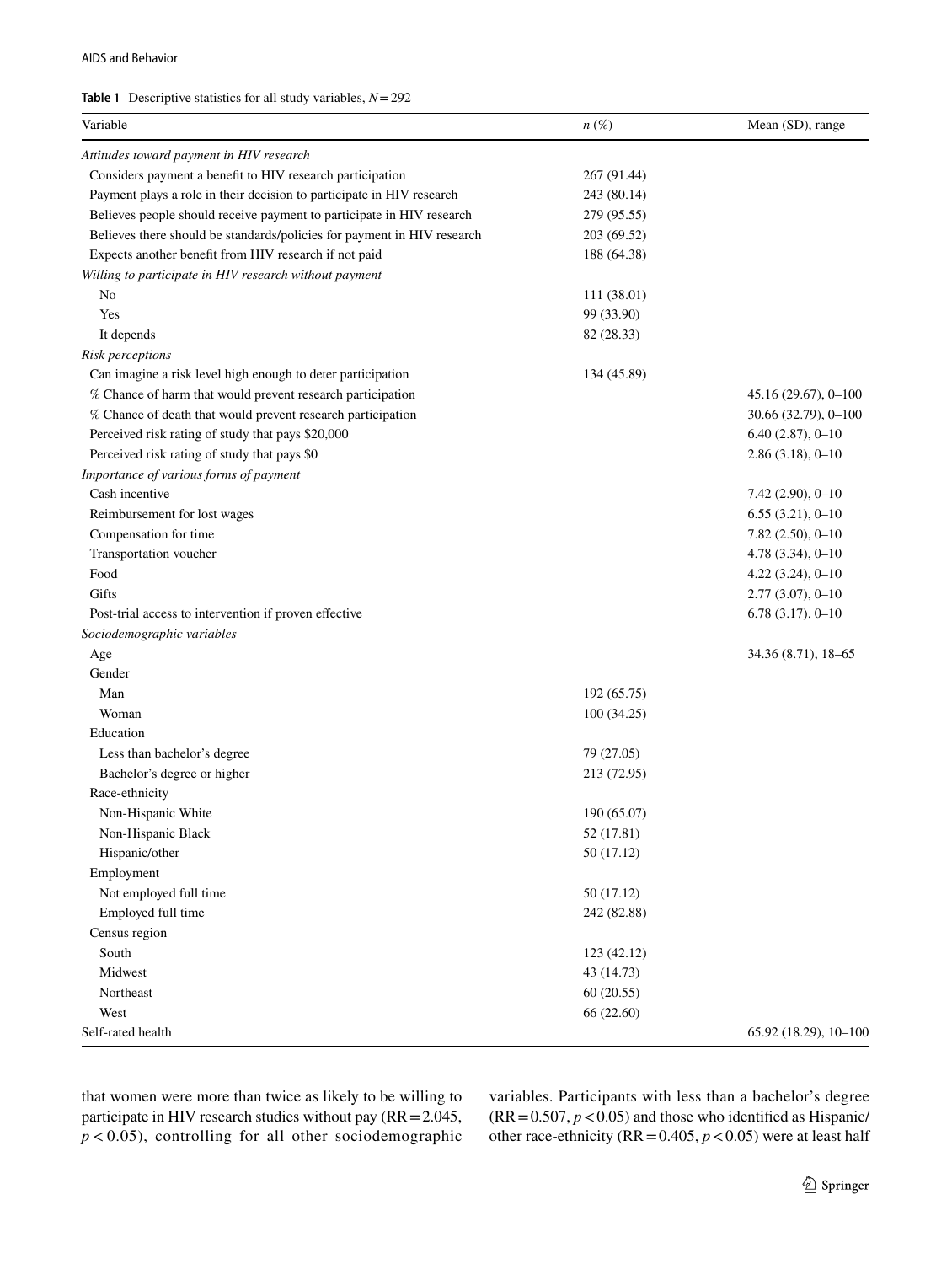<span id="page-5-0"></span>

| l                                                                                                                         |                                                                                                                                                                                                                                                             |
|---------------------------------------------------------------------------------------------------------------------------|-------------------------------------------------------------------------------------------------------------------------------------------------------------------------------------------------------------------------------------------------------------|
| i                                                                                                                         |                                                                                                                                                                                                                                                             |
|                                                                                                                           |                                                                                                                                                                                                                                                             |
| l                                                                                                                         | l<br>I                                                                                                                                                                                                                                                      |
| l<br>$\mathbf{I}$<br>ļ<br>i i de a<br>Ï<br>,,,,,,<br>۱                                                                    | ł<br>ļ<br>$\frac{1}{2}$<br>î<br>i<br>֧֧֧֧֧֧ׅ֧֧֦֧ׅ֧ׅ֧֧ׅ֧ׅ֧֦֧֧֧֧֧֧֧֛֚֚֚֚֚֚֚֚֚֚֚֚֚֚֚֚֚֚֚֚֚֚֚֚֚֚֚֚֚֝֝֓֝֟֓֝֓֝֬֜֓֜֓֜֜֜֜֝֬֜֝֬֜<br>ׇׇ֠֕֡                                                                                                                            |
| Í<br>ていけ<br>ì<br>ĺ<br>j<br>- 1<br>1<br>1<br>1                                                                             | $\frac{1}{2}$<br>j<br>Ì                                                                                                                                                                                                                                     |
| Ï<br>֦֧֖֧֧֚֚֚֚֚֚֚֚֚֚֚֚֚֚֚֝֝֝֝֬֝֓֝֬֝֓֝֬֝֬֝֬֝֬֝֓֬֝֓֝֬֝֓֬<br>$\overline{1}$<br>j<br>İ<br>l<br>l<br>is control<br>ī<br>I<br>I | i<br>i<br>:<br>ı<br>i<br>i<br>is a complete the complete of the complete of the complete of the complete of the complete of the complete of the complete of the complete of the complete of the complete of the complete of the complete of the complete of |

|                                                                                                                                                                                                                                                                                                                                               | Model 1                |                                                                                 | Model <sub>2</sub> |                                                                                                                                                  | Model 3   |                                                          | Model 4            |                            | Model 5           |                        | Model 6                  |                                                             |                    |                |
|-----------------------------------------------------------------------------------------------------------------------------------------------------------------------------------------------------------------------------------------------------------------------------------------------------------------------------------------------|------------------------|---------------------------------------------------------------------------------|--------------------|--------------------------------------------------------------------------------------------------------------------------------------------------|-----------|----------------------------------------------------------|--------------------|----------------------------|-------------------|------------------------|--------------------------|-------------------------------------------------------------|--------------------|----------------|
|                                                                                                                                                                                                                                                                                                                                               | research participation | Considers payment a benefit to Payment plays role in deci-                      |                    | sion to participate in HIV                                                                                                                       |           | People should receive pay-<br>ment to participate in HIV | policies           | There should be standards/ | Expects another   | benefit from research  | ment (baseline $=$ "no") | Willing to participate in HIV research studies without pay- |                    |                |
|                                                                                                                                                                                                                                                                                                                                               |                        |                                                                                 | research           |                                                                                                                                                  | research  |                                                          | for payment        |                            | if not paid       |                        | "It Depends"             |                                                             | "Yes"              |                |
|                                                                                                                                                                                                                                                                                                                                               | $\approx$              | ℧                                                                               | $\approx$          | J                                                                                                                                                | $\approx$ | đ                                                        | $\approx$          | đ                          | $\approx$         | ð                      | Ř                        | J                                                           | RR                 | J              |
| Age                                                                                                                                                                                                                                                                                                                                           | 988                    | [.935, 1.044]                                                                   | ,985               | [.951, 1.020]                                                                                                                                    | 964       | [.902, 1.030]                                            | 1.009              | [140.1.979, 1.041]         | 987               | [.959, 1.016]          | 1.006                    | [.971, 1.043]                                               | 1.024              | [.989, 1.060]  |
| Woman <sup>a</sup>                                                                                                                                                                                                                                                                                                                            | 592                    | [.248, 1.411]                                                                   | $.569+$            | [.307, 1.052]                                                                                                                                    | 42        | [.137, 1.419]                                            | 1.070              | [.618, 1.855]              | .586*             | [.347, .989]           | 987                      | [.505, 1.927]                                               | $2.045*$           | [1.111, 3.764] |
| Race-ethnic-<br>$\mathbf{u}$                                                                                                                                                                                                                                                                                                                  |                        |                                                                                 |                    |                                                                                                                                                  |           |                                                          |                    |                            |                   |                        |                          |                                                             |                    |                |
| Hispanic<br>Black<br>$\overline{N}$ on-                                                                                                                                                                                                                                                                                                       | 1.036                  | [.315, 3.409]                                                                   | 1.098              | [.487, 2.478]                                                                                                                                    | 910       | [.176, 4.698]                                            | 1.371              | [.673, 2.791]              | .862              | [.439, 1.692]          | 598                      | [.251, 1.425]                                               | 1.054              | [.494, 2.246]  |
| Hispanic/<br>other                                                                                                                                                                                                                                                                                                                            | 1.549                  | [.411, 5.833]                                                                   | 1.116              | [.478, 2.604]                                                                                                                                    | 966       | [.180, 5.194]                                            | 2.012 <sup>†</sup> | [.921, 4.390]              | .560 <sup>†</sup> | [.284, 1.102]          | $\overline{701}$         | [.320, 1.535]                                               | $*504.$            | [.172, .955]   |
| <bachelor's<br>degree<sup>c</sup></bachelor's<br>                                                                                                                                                                                                                                                                                             | 2.864                  | $[.798, 10.285]$ 1.966†                                                         |                    | [.925, 4.181]                                                                                                                                    | 1.528     | [.380, 6.154]                                            | 1.289              | [.701, 2.369]              | .773              | [.439, 1.362]          | 747                      | [.377, 1.479]                                               | $.507*$            | [.257, 1.000]  |
| $\mathbf{employed}^\mathbf{d}$<br><full-time< td=""><td>4.795</td><td>[.604, 38.040]</td><td>1.475</td><td>[.595, 3.655]</td><td>2.956</td><td>[.343, 25.456]</td><td>1.036</td><td>[.502, 2.135]</td><td>953</td><td>[.481, 1.887]</td><td>3.611 **</td><td>[1.531, 8.520]</td><td>2.109<sup>†</sup></td><td>[.886, 5.024]</td></full-time<> | 4.795                  | [.604, 38.040]                                                                  | 1.475              | [.595, 3.655]                                                                                                                                    | 2.956     | [.343, 25.456]                                           | 1.036              | [.502, 2.135]              | 953               | [.481, 1.887]          | 3.611 **                 | [1.531, 8.520]                                              | 2.109 <sup>†</sup> | [.886, 5.024]  |
| Census region <sup>e</sup>                                                                                                                                                                                                                                                                                                                    |                        |                                                                                 |                    |                                                                                                                                                  |           |                                                          |                    |                            |                   |                        |                          |                                                             |                    |                |
| Midwest                                                                                                                                                                                                                                                                                                                                       | 1.079                  | [.265, 4.392]                                                                   | 1.680              | [.654, 4.310]                                                                                                                                    | 1.659     | [.184, 14.910]                                           | 803                | .375, 1.717                | 1.631             | [.750, 3.549]          | 895                      | [.368, 2.180]                                               | 807                | 335, 1.940]    |
| Northeast                                                                                                                                                                                                                                                                                                                                     | 513                    | [.185, 1.419]                                                                   | 1.417              | [.649, 3.100]                                                                                                                                    | 603       | [.168, 2.160]                                            | 677                | .346, 1.323]               | 1.377             | [.707, 2.683]          | 518                      | 224, 1.200]                                                 | .632               | .297, 1.348    |
| West                                                                                                                                                                                                                                                                                                                                          | 1.176                  | .337, 4.101                                                                     | 1.737              | 767, 3.935]                                                                                                                                      | 3.035     | [.345, 26.685]                                           | 1.072              | .535, 2.147                | 1.495             | 777, 2.878]            | 1.250                    | 579, 2.699]                                                 | 1.146              | 532, 2.466]    |
| Self-rated<br>health                                                                                                                                                                                                                                                                                                                          | 1.003                  | [.980, 1.026]                                                                   | 993                | [.977, 1.010]                                                                                                                                    | 1.015     | [.985, 1.046]                                            | 1.000              | .986, 1.014                | 992               | [.978, 1.006]          | 1.010                    | [.994, 1.027]                                               | $1.015\dagger$     | 998, 1.031]    |
| Constant                                                                                                                                                                                                                                                                                                                                      | 12.369†                | $[.738, 207.190]$ 7.915*                                                        |                    | $\overline{E}$<br>[1.182, 53.00]                                                                                                                 | 32.789†   | [.905, 1187.550] 1.415                                   |                    | [.286, 7.002]              | 5.631*            | $[1.178, 26.931]$ .345 |                          | [.056, 2.141]                                               | $.161*$            | [.026, .998]   |
| $\mathbf{R}^2$                                                                                                                                                                                                                                                                                                                                | 072                    |                                                                                 | 037                |                                                                                                                                                  | .087      |                                                          | 021                |                            | 033               |                        | .053                     |                                                             |                    |                |
|                                                                                                                                                                                                                                                                                                                                               |                        | CI confidence interval, OR odds ratio, RR risk ratio                            |                    |                                                                                                                                                  |           |                                                          |                    |                            |                   |                        |                          |                                                             |                    |                |
|                                                                                                                                                                                                                                                                                                                                               |                        |                                                                                 |                    | "reference = man; "reference = non-Hispanic White; "reference = bachelor's degree or higher; "reference = employed full time; "reference = South |           |                                                          |                    |                            |                   |                        |                          |                                                             |                    |                |
|                                                                                                                                                                                                                                                                                                                                               |                        | $\frac{1}{p}p < 10, \frac{*}{p} < 0.05, \frac{*}{p} < 0.01, \frac{*}{p} < 0.01$ |                    |                                                                                                                                                  |           |                                                          |                    |                            |                   |                        |                          |                                                             |                    |                |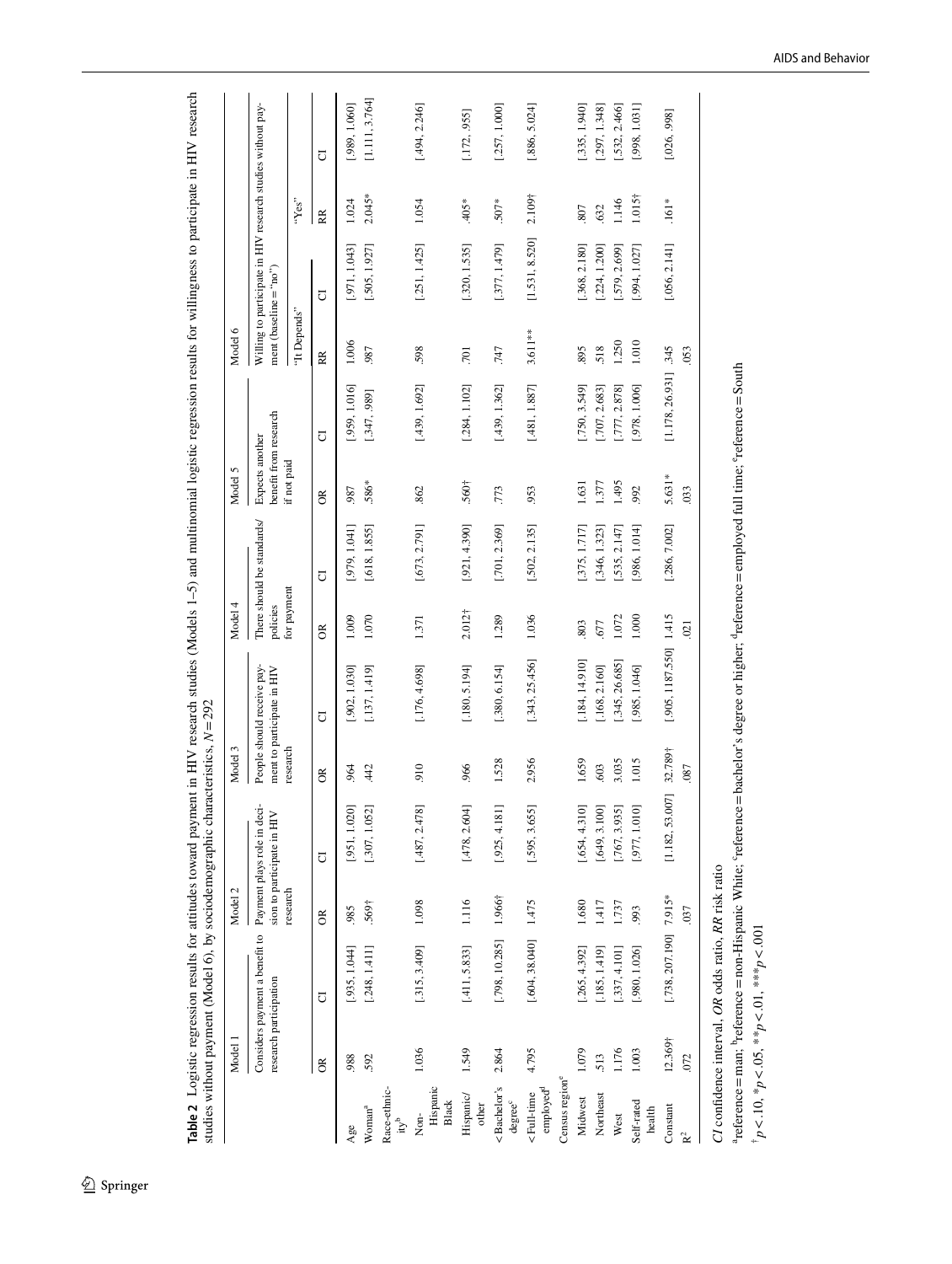as likely to be willing to participate in HIV research studies without pay, compared to respondents with bachelor's degrees and non-Hispanic Whites, respectively. Respondents not employed full-time (vs. full-time employed) were more than three-times more likely to respond "it depends"  $(RR = 3.611, p < 0.01)$  when asked whether they would be willing to participate in HIV research without pay.

## **Risk Perceptions**

Nearly half (45.89%) of respondents could imagine a level of risk in an HIV intervention study that was so high that no amount of payment could convince them to participate (see Table [1](#page-4-0)). Logistic regression revealed positive associations between this outcome and age ( $OR = 1.035$ ,  $p < 0.05$ ) and living in the Northeast (vs. South) census region (OR=2.111, *p*<0.05; see Table [3,](#page-7-0) Model 7).

On average, respondents reported that a 45.16% chance of harm and 30.66% chance of death would prevent them from participating in HIV research (see Table [1\)](#page-4-0). Multivariate linear regression analyses showed a negative correlation between chance of harm that would deter participation and living in the Northeast (vs. South) census region (*b*=-9.581,  $p$ <0.05), but there were no statistically significant correlations between any sociodemographic characteristics and percent chance of death that would deter participation (see Table [3](#page-7-0), Models 8–9).

Respondents assumed higher-paid studies were riskier than lower-paid studies, rating the mean risk of a study that paid \$0 as 2.86 out of 10 and mean risk of a study that paid \$20,000 as 6.40 out of [1](#page-4-0)0 (see Table 1). This difference in perceived risk based on pay (3.54) was statistically significant ( $t(291) = 12.15$ ,  $p < 0.001$ ). Studies paying \$0 were perceived to be riskier by non-Hispanic Blacks (vs. non-Hispanic Whites;  $b = 1.761$ ,  $p < 0.001$ ) and individuals living in the West (vs. South) census region  $(b=0.966, p<0.05)$ . Signifcant sociodemographic diferences in risk perceptions were not identifed when studies paid \$20,000 (see Table [3,](#page-7-0) Models 10–11).

## **Importance of Various Forms of Payment**

Respondents rated compensation for time as the most important form of payment for research participation  $(mean = 7.82$  out of [1](#page-4-0)0; see Table 1), followed by cash incentives (mean=7.42), post-trial access to the intervention if successful (mean  $= 6.78$ ), and reimbursement for lost wages  $(mean = 6.55)$ . Transportation vouchers  $(mean = 4.78)$ , food (mean = 4.22), and gifts (mean =  $2.77$ ) were ranked less important among possible types of payment for research participation.

Multivariate linear regression models examining sociodemographic diferences in the importance of payment type (see Table [4](#page-8-0), Models 12–18) revealed the importance of cash incentives was negatively correlated with age  $(b = -0.041,$  $p$  < 0.05) and being a woman (vs. man;  $b$  = -0.868,  $p$  < 0.05). Reimbursement for lost wages was more important for respondents without a bachelor's degree (vs. bachelor's degree or higher;  $b = 1.410$ ,  $p < 0.05$ ) and less important for respondents not employed full-time (vs. employed fulltime;  $b = -1.080$ ,  $p < 0.05$ ). The importance of compensation for time was negatively correlated with age  $(b = -0.043)$ ; *p*<0.01). Transportation vouchers were more important for respondents living in the Northeast  $(b=1.431, p<0.01)$  and West  $(b=1.137, p<0.05)$  census regions versus South. Food was more important for women (vs. men;  $b = 1.014$ ,  $p < 0.01$ ) and respondents living in the Midwest  $(b=1.153, p<0.05)$ and West  $(b=1.075, p<0.05)$  versus South, but less important for respondents who identifed as Hispanic/other raceethnicity  $(b = -1.204, p < 0.05)$  versus non-Hispanic White. The perceived importance of gifts was negatively correlated with age  $(b = -0.046, p < 0.05)$ , while the perceived importance of post-trial access to the intervention did not signifcantly vary by any sociodemographic characteristics.

# **Discussion**

In this study, we aimed to understand prospective HIV research study participants' attitudes toward payment for research participation, perceptions of the relationship between payment amount and study risk, and preferences for various forms of payment. We also sought to identify whether these attitudes, perceptions, and preferences varied by key sociodemographic characteristics. We found payment often plays a role in decision-making about HIV research participation and may shape willingness to participate in research studies diferently based on an individual's sociodemographic background. Women were more likely to be willing to participate in HIV research without payment; conversely, individuals without a bachelor's degree and individuals identifying as being Hispanic or from another (non-Black) minoritized racial-ethnic group were less likely to be willing to participate in HIV research without payment. Previous research, including of women recruited via MTurk, has shown that women are, in general, more altruistic than men [\[20](#page-10-15), [32](#page-11-7), [33](#page-11-8)]; our fnding may extend that altruism to HIV research study participation without payment. Our interpretation of lower levels of interest in HIV research participation without pay among some minoritized racial and ethnic groups and persons with less formal education is that the lack of payment acts as a disincentive to participation, perhaps due to the study risks, a lack of trust in research, or because these groups are more likely to experience income insecurity and may lack the time to participate in activities that do not provide payment as compensation [\[17](#page-10-12), [34](#page-11-9)]. This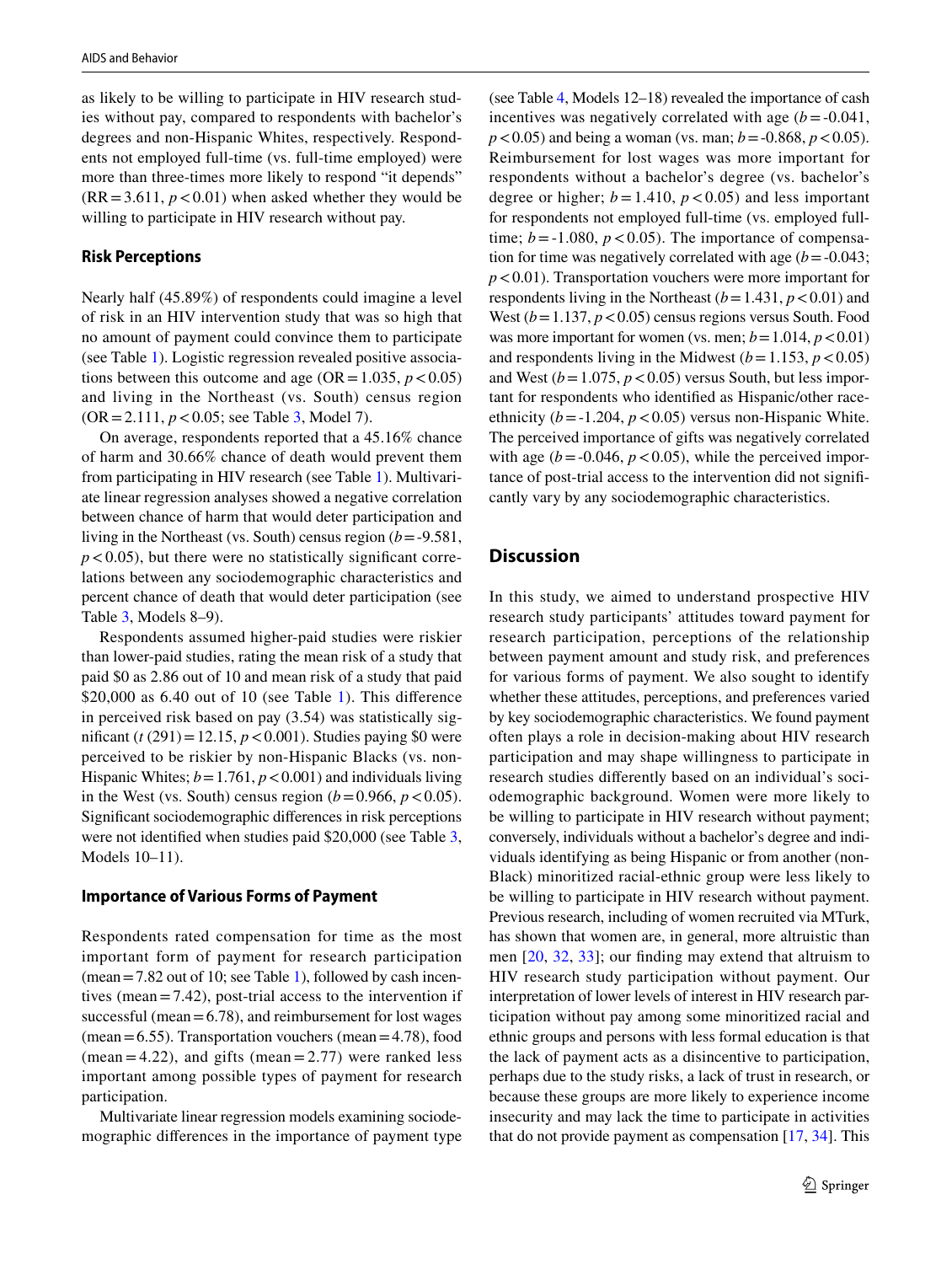| i<br>l                                                                         |                                         |
|--------------------------------------------------------------------------------|-----------------------------------------|
|                                                                                |                                         |
| l                                                                              |                                         |
|                                                                                |                                         |
| $\ddot{ }$                                                                     |                                         |
|                                                                                |                                         |
| i<br>c i i i                                                                   |                                         |
| $-11.7$                                                                        |                                         |
|                                                                                |                                         |
| å                                                                              |                                         |
|                                                                                |                                         |
| $\ddot{\phantom{0}}$                                                           |                                         |
| Ì                                                                              |                                         |
|                                                                                |                                         |
|                                                                                |                                         |
| i                                                                              |                                         |
|                                                                                |                                         |
| ı<br>i<br>֧֧֧֧֧֧֧֧֛֧֧֧֛֛֛֪֛֪֦֧֚֚֚֚֚֚֚֚֚֚֚֚֚֚֚֚֚֟֕֓֕֝֬֝֓֝֬֝֟֓֝֬֜֝֓֝֬֜֝֬֜֝֬֜֝֜֝֝ |                                         |
| $-$ and $\sim$                                                                 |                                         |
| į<br>L<br>i<br>l<br>ׇ֠                                                         |                                         |
|                                                                                |                                         |
| $\frac{1}{2}$<br>ı                                                             |                                         |
|                                                                                |                                         |
| .<br>.<br>.<br>.                                                               | J<br>زند<br>ا<br>֖֚֚֚֚֡֝<br>֚֚֚֚֚֚֚֚֚֚֚ |
|                                                                                | ļ<br>ī                                  |
| i<br>I<br>I<br>I<br>I<br>I<br>I                                                | <b>Contract Contract Contract</b>       |
| $\ddot{\phantom{a}}$                                                           |                                         |
| b<br>I<br>į                                                                    | Į                                       |
| 5<br>Ï                                                                         |                                         |

|                                                      | Model 7   |                                                                            | lel 8<br>Mod       |                                                                 | Model 9                 |                                                                | Model 10 |                                  | Model 11                                 |                  |
|------------------------------------------------------|-----------|----------------------------------------------------------------------------|--------------------|-----------------------------------------------------------------|-------------------------|----------------------------------------------------------------|----------|----------------------------------|------------------------------------------|------------------|
|                                                      |           | Can imagine a risk level<br>research participation<br>high enough to deter |                    | % chance of harm that would pre-<br>vent research participation |                         | prevent research participation<br>% chance of death that would |          | Perceived risk if study pays \$0 | study pays \$20,000<br>Perceived risk if |                  |
|                                                      | $\approx$ | J                                                                          |                    | J                                                               | ς                       | J                                                              | م        | J                                | م                                        | J                |
| Age                                                  | $1.035*$  | [1.006, 1.065]                                                             | $-0.055$           | $[-.457, .348]$                                                 | 128                     | $[-.319, .575]$                                                | 800      | $[-.033, .052]$                  | 015                                      | $[-.024, .054]$  |
| Woman <sup>a</sup>                                   | 1.021     | [.611, 1.706]                                                              | $6.549+$           | $[-816, 13.914]$                                                | 4.815                   | $[-3.365, 12.995]$                                             | 571      | $[-.207, 1.350]$                 | 363                                      | $[-.354, 1.081]$ |
| Race-ethnicity <sup>b</sup>                          |           |                                                                            |                    |                                                                 |                         |                                                                |          |                                  |                                          |                  |
| Non-Hispanic Black                                   | 1.127     | [.587, 2.164]                                                              | .771               | $[-8.620, 10.163]$                                              | 9.201 <sub>†</sub>      | $[-1.230, 19.632]$                                             | 1.761*** | [.768, 2.754]                    | $-859+$                                  | $[-1.774, 056]$  |
| Hispanic/other                                       | 1.218     | $[-627, 2.366]$                                                            | .776†<br>$\approx$ | $[-18.396, 754]$                                                | $-5.056$                | $[-16.641, 4.529]$                                             | 888†     | $[-.119, 1.895]$                 | <b>390</b><br>$\overline{1}$             | $[-1.319, .538]$ |
| <bachelor's degree<sup="">c</bachelor's>             | 1.246     | .716, 2.167                                                                | 022<br>न<br>।      | $[-11.991, 3.947]$                                              | 4.676<br>$\overline{1}$ | $[-13.527, 4.174]$                                             | 413      | $[-.430, 1.255]$                 | $-0.307$                                 | $[-1.083, 470]$  |
| <full-time employed<sup="">d</full-time>             | 1.099     | [.564, 2.138]                                                              |                    | $[-10.045, 9.023]$                                              | .878<br>$\overline{1}$  | $[-11.468, 9.711]$                                             | 329      | $[-.679, 1.336]$                 | 304                                      | $[-.624, 1.233]$ |
| Census region $^e$                                   |           |                                                                            |                    |                                                                 |                         |                                                                |          |                                  |                                          |                  |
| Midwest                                              | 824       | [.395, 1.717]                                                              | 34                 | $[-10.569, 10.301]$                                             | .994                    | $[-10.596, 12.583]$                                            | $-0.036$ | $[-1.139.1.067]$                 | 801                                      | $[-.216, 1.818]$ |
| Northeast                                            | $2.111*$  | [1.104, 4.036]                                                             | $-9.581*$          | $[-18.857, -305]$                                               | $-8.839+$               | $[-19.142, 1.464]$                                             | 376      | $[-.605, 1.356]$                 | 292                                      | $[-.611, 1.196]$ |
| West                                                 | 1.035     | .555, 1.933                                                                | $-8.654\dagger$    | $[-17.644, .336]$                                               | $-6.976$                | $[-16.961, 3.009]$                                             | .966*    | [.016, 1.916]                    | $-182$                                   | $[-1.059, 693]$  |
| Self-rated health                                    | 1.006     | [.993, 1.019]                                                              | .078               | $[-.112, .268]$                                                 | $-0.000$                | $[-.211, .210]$                                                | $-0.006$ | $[-.026, .014]$                  | $\overline{0}$                           | $[-.018, .019]$  |
| Constant                                             | $.133**$  | [.029, 1.613]                                                              | $29***$<br>46.1    | [24.879, 67.380]                                                | 28.711*                 | [5.108, 52.314]                                                | 1.830    | $[-.416, 4.076]$                 | 5.836***                                 | [3.766, 7.907]   |
| $\mathbf{k}^2$                                       | 035       |                                                                            | 054                |                                                                 | 84                      |                                                                | 079      |                                  | 037                                      |                  |
| b coefficient. CI confidence interval. OR odds ratio |           |                                                                            |                    |                                                                 |                         |                                                                |          |                                  |                                          |                  |

<span id="page-7-0"></span>*b* coefficient, *CI* confidence interval, *OR* odds ratio

"Reference = man; "reference = non-Hispanic White; 'reference = bachelor's degree or higher; 'reference = employed full-time; 'reference = South Reference=man; breference=non-Hispanic White; 'reference=bachelor's degree or higher; 'reference=employed full-time; 'reference=South  $^{\dagger}p < 10, \, {^{\ast}p} < .05, \, {^{\ast\ast}p} < .01, \, {^{\ast\ast\ast}p} < .001$ †*p*<.10, \**p*<.05, \*\**p*<.01, \*\*\**p*<.001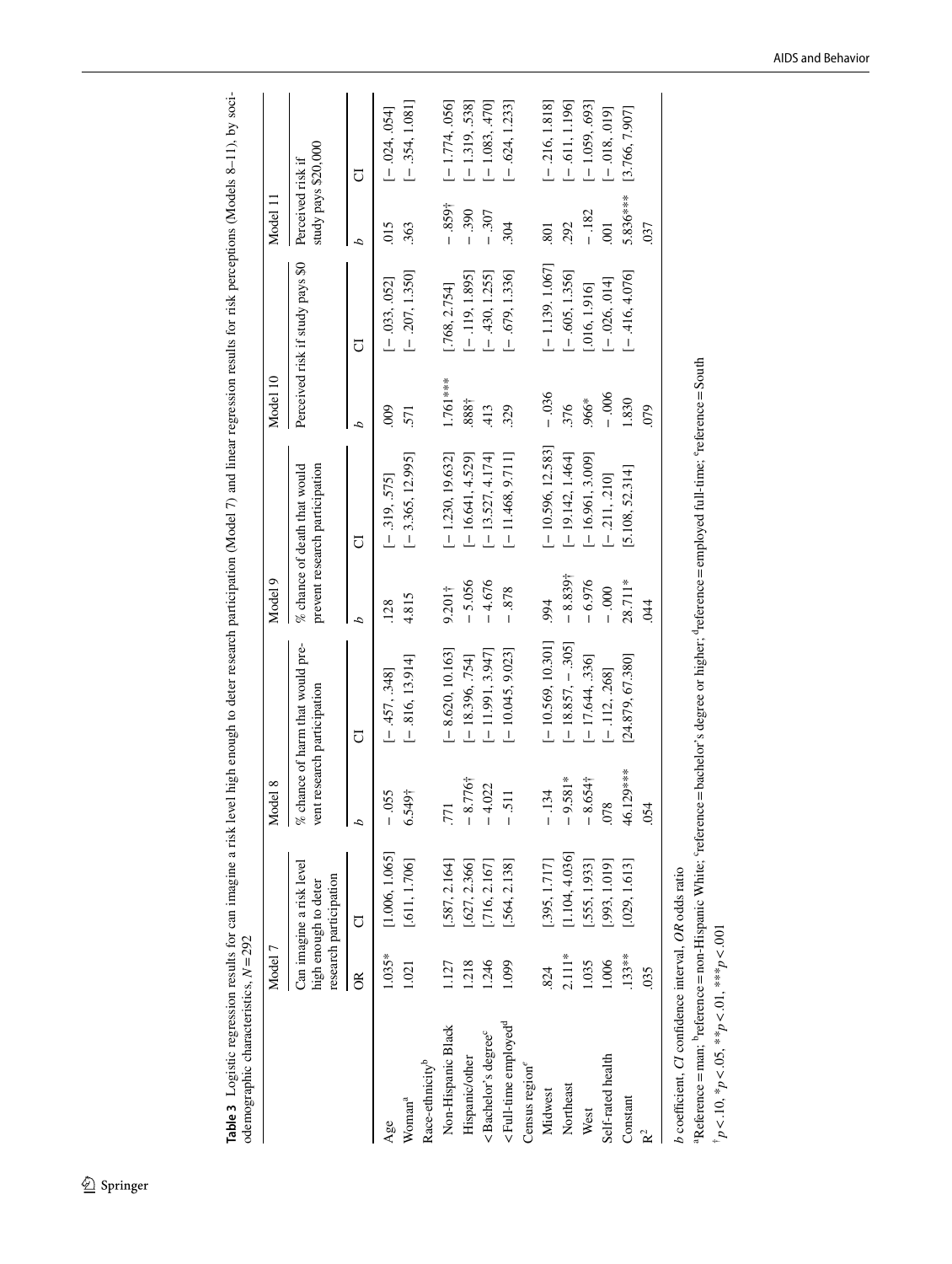|                                                                                                                                                                                                                                                                                                                                                                                                                                                                                           |                | Table 4 Linear regression results for importance of various forms of payment by sociodemographic characteristics, $N = 292$ |            |                        |                   |                       |                        |                          |                |                        |                  |                  |                   |                                |
|-------------------------------------------------------------------------------------------------------------------------------------------------------------------------------------------------------------------------------------------------------------------------------------------------------------------------------------------------------------------------------------------------------------------------------------------------------------------------------------------|----------------|-----------------------------------------------------------------------------------------------------------------------------|------------|------------------------|-------------------|-----------------------|------------------------|--------------------------|----------------|------------------------|------------------|------------------|-------------------|--------------------------------|
|                                                                                                                                                                                                                                                                                                                                                                                                                                                                                           | Model 12       |                                                                                                                             | Model 13   |                        | Model 14          |                       | Model 15               |                          | Model 16       |                        | Model 17         |                  | Model 18          |                                |
|                                                                                                                                                                                                                                                                                                                                                                                                                                                                                           | Cash incentive |                                                                                                                             | wages      | Reimbursement for lost |                   | Compensation for time | Transportation voucher |                          | Food           |                        | Gifts            |                  | tion              | Post-trial access to interven- |
|                                                                                                                                                                                                                                                                                                                                                                                                                                                                                           | ς              | J                                                                                                                           | d          | ð                      | d                 | J                     | d                      | J                        | d              | J                      | م                | ð                | d                 | ð                              |
| Age                                                                                                                                                                                                                                                                                                                                                                                                                                                                                       | $-041*$        | $[-0.080, -0.001]$                                                                                                          | $-0.013$   | $[-.056, .031]$        | $-043**$          | $[-.077, -.000]$      | $-0.14$                | $[-.059, .032]$          | $-0.038$ †     | $[-.081, .006]$        | $-0.46*$         | $[-.088, -.005]$ | .043 <sup>†</sup> | $[-.001, .086]$                |
| Race-ethnicity <sup>b</sup><br>Woman <sup>a</sup>                                                                                                                                                                                                                                                                                                                                                                                                                                         | $-868*$        | $[-1.591, -.145]$                                                                                                           | $-310$     | $[-1.108, 487]$        | $-436$            | $[-1.057, .184]$      | 220                    | $[-.613, 1.053]$ 1.014** |                | [.217, 1.811]          | 233              | $[-.529, .994]$  | 437               | $[-.352, 1.226]$               |
| Hispanic<br>Black<br>$\overline{\text{Non}}$                                                                                                                                                                                                                                                                                                                                                                                                                                              | $-0.095$       | $[-1.017, .827]$                                                                                                            | $\Xi$      | $[-.906, 1.129]$       | .283              | $[-508, 1.074]$       | 479                    | $[-.583, 1.541] - .030$  |                | $[-1.046, .986]$       | $.850+$          | $[-.121, 1.821]$ | $-739$            | $[-1.746, 267]$                |
| Hispanic/<br>other                                                                                                                                                                                                                                                                                                                                                                                                                                                                        | <b>571</b>     | $[-.265, 1.607]$                                                                                                            | $-110$     | $[-1.142, 922]$        | .350              | $[-.452, 1.153]$      | $-104$                 | $[-1.182, 973]$          | $-1.204*$      | $[-2.235, -1.73]$ .517 |                  | $[-.469, 1.502]$ | $-.527$           | $[-1.548, 494]$                |
| <bachelor's<br>degree<sup>c</sup></bachelor's<br>                                                                                                                                                                                                                                                                                                                                                                                                                                         | .337           | $[-.446, 1.119]$                                                                                                            |            | 1.410*** [.547, 2.273] | .064              | $[-.607, .735]$       | .876 <sup>†</sup>      | $[-.025, 1.777]$ .382    |                | $[-.480, 1.245]$       | $-.377$          | $[-1.201, 447]$  | .192              | $[-.662, 1.046]$               |
| employed <sup>d</sup><br><full-time< td=""><td>513</td><td><math>[-.423, 1.449]</math></td><td></td><td><math>-1.080*</math> [-2.113, -</td><td><math>[0.047] - 0.067</math></td><td><math>[-.870, .736]</math></td><td><math>-0.394</math></td><td><math>[-1.472, 084]</math></td><td><math>-180</math></td><td><math>[-1.212, .851]</math></td><td><math>-.247</math></td><td><math>[-1.233, 739]</math></td><td><math>-134</math></td><td><math>[-1.156, 888]</math></td></full-time<> | 513            | $[-.423, 1.449]$                                                                                                            |            | $-1.080*$ [-2.113, -   | $[0.047] - 0.067$ | $[-.870, .736]$       | $-0.394$               | $[-1.472, 084]$          | $-180$         | $[-1.212, .851]$       | $-.247$          | $[-1.233, 739]$  | $-134$            | $[-1.156, 888]$                |
| Census region <sup>e</sup>                                                                                                                                                                                                                                                                                                                                                                                                                                                                |                |                                                                                                                             |            |                        |                   |                       |                        |                          |                |                        |                  |                  |                   |                                |
| Midwest                                                                                                                                                                                                                                                                                                                                                                                                                                                                                   | 583            | $[-.441, 1.608]$                                                                                                            | 391        | $[-.739, 1.522]$       | 260               | $[-.619, 1.139]$      | 931                    | $[-.249, 2.111]$         | $1.153*$       | [.024, 2.282]          | $\overline{811}$ | $[-.268, 1.890]$ | .688              | $[-.430, 1.806]$               |
| Northeast                                                                                                                                                                                                                                                                                                                                                                                                                                                                                 | .318           | $[-.593, 1.228]$                                                                                                            | 162        | $[-.843, 1.167]$       | 409               | $[-.373, 1.190]$      | $1.431**$              | [.382, 2.480]            | .388           | $[-.616, 1.391]$       | .137             | $[-.823, 1.096]$ | .035              | $[-.959, 1.029]$               |
| West                                                                                                                                                                                                                                                                                                                                                                                                                                                                                      | $-0.085$       | $[-.967, .798]$                                                                                                             | .725       | $[-.248, 1.699]$       | 509               | $[-249, 1.266]$       | 1.137*                 | [.120, 2.154]            | $1.075*$       | [.103, 2.048]          | .729             | $[-.201, 1.658]$ | 174               | $[-.789, 1.138]$               |
| Self-rated<br>health                                                                                                                                                                                                                                                                                                                                                                                                                                                                      | .006           | $[-.013, .025]$                                                                                                             | 000        | $[-.012, .029]$        | $\overline{1}$    | $[-.005, .027]$       | 004                    | $[-.018, .025]$          | $-0.009$       | $[-.029, .012]$        | .003             | $[-.017, .022]$  | .017 <sup>†</sup> | $[-.003, .039]$                |
| Constant                                                                                                                                                                                                                                                                                                                                                                                                                                                                                  |                | 8.327*** [6.240, 10.413]                                                                                                    | $6.055***$ | [3.752, 8.357]         | 8.346***          | [6.556, 10.136]       | $4.003***$             | [1.599, 6.406]           | 5.398***       | [3.100, 7.697]         | $3.693***$       | [1.496, 5.890]   | 4.064 ***         | [1.786, 6.341]                 |
| $\mathbf{\hat{R}}^2$                                                                                                                                                                                                                                                                                                                                                                                                                                                                      | 600            |                                                                                                                             | 053        |                        | 052               |                       | 646                    |                          | $\overline{0}$ |                        | .058             |                  | 646               |                                |
| b coefficient, CI confidence interval                                                                                                                                                                                                                                                                                                                                                                                                                                                     |                |                                                                                                                             |            |                        |                   |                       |                        |                          |                |                        |                  |                  |                   |                                |

<span id="page-8-0"></span>

"reference = man; "reference = non-Hispanic White; "reference = bachelor's degree or higher; "reference = employed full-time; "reference = South  $^{\dagger}p < .10, \,^{\ast}p < .05, \,^{\ast\ast}p < .04, \,^{\ast\ast\ast}p < .001$ heference=man; breference=non-Hispanic White; 'reference=bachelor's degree or higher; theference=employed full-time; 'reference=South †*p*<.10, \**p*<.05, \*\**p*<.01, \*\*\**p*<.001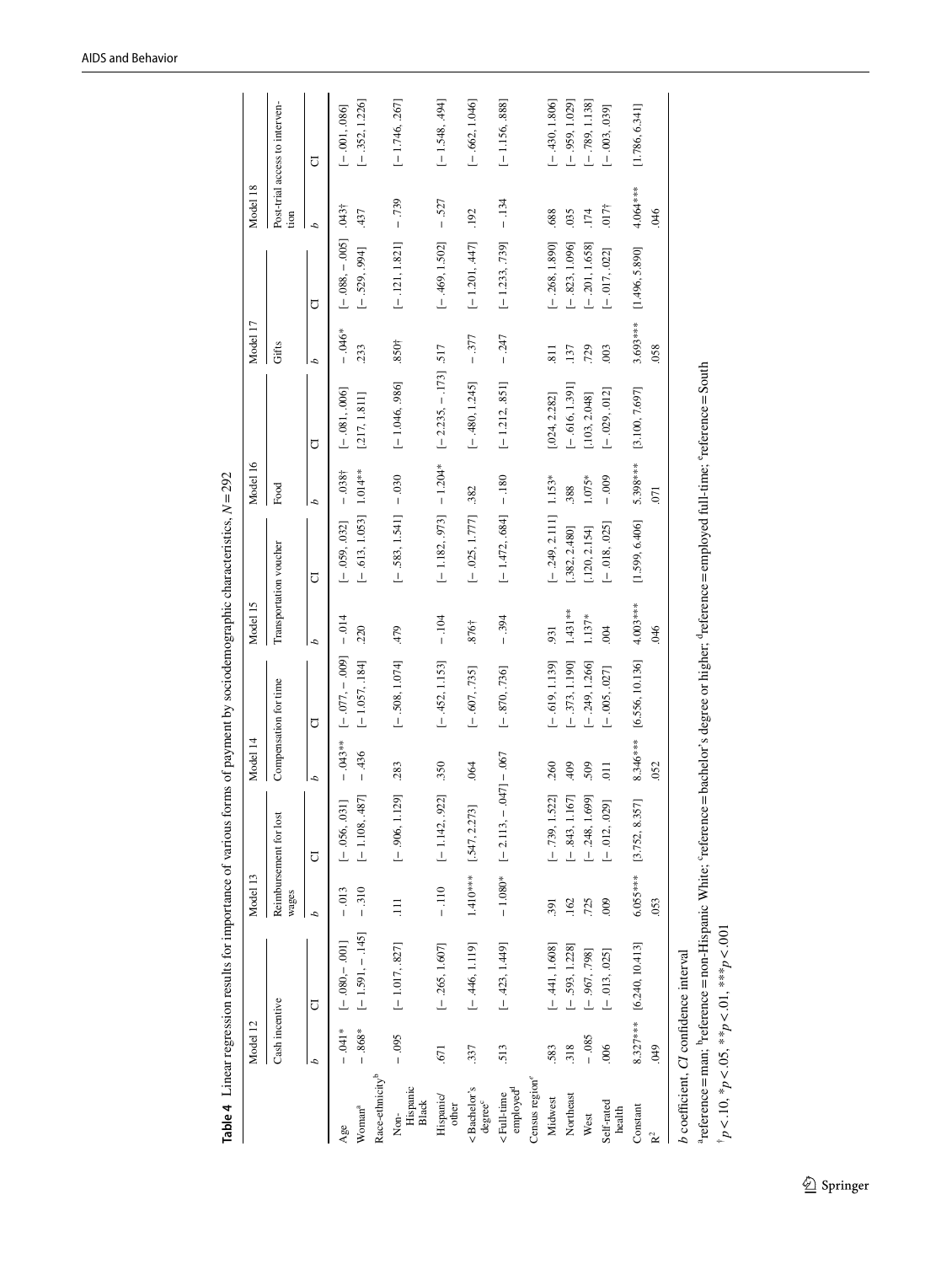corroborates our corollary fnding that participants identifed compensation for time as the most important form of payment for determining research participation.

That the importance of cash incentives and compensation for time were negatively correlated with age underscores how payment is viewed as *compensation*. Younger people appear to place a premium on their time and refrain from activities that do not provide something immediately beneficial, like tangible cash payments, in return  $[35]$  $[35]$ . This provides evidence that HIV researchers cannot rely on altruism alone to recruit diverse participant samples. Our identifcation of sociodemographic variation in preferences for the form of payment (e.g., cash, reimbursement for lost wages, transportation, food, gifts) by age, gender, education, race and ethnicity, and census region of residence, further suggests a one-size-fts-all approach to payment could diferentially infuence participation among distinct sociodemographic groups. To encourage more equitable participation in HIV research, we thus encourage institutions to commit to breaking down barriers around various forms of payment and urge researchers to ask participants what form of payment they prefer to receive, rather than choosing a form of payment on participants' behalf.

Another key finding was that respondents perceived increased study risk when offered high payment, versus no payment, for HIV research participation, illustrating how payment may infuence prospective HIV research participants' risk–beneft calculus [\[36](#page-11-11)]. Though perhaps unsurprising, as it is human nature to maximize benefts and reduce risk [[37](#page-11-12)], IRBs explicitly prohibit the use of research incentives as a study beneft [[38](#page-11-13)]. Thus, while payment may be presented as a tool to boost study recruitment efforts [[3\]](#page-10-1) or reimburse for time and burdens, it may be implicitly interpreted by potential HIV research participants as a means of compensating for the riskiness of the procedures involved in the research study. This fnding complements previous research that has found study payment signals risk level for adults in the general population [\[5](#page-10-3)] and that study participants expect to be compensated for physical risks incurred [\[17\]](#page-10-12).

An additional finding was that non-Hispanic Black respondents had elevated perceptions of risk (compared to non-Hispanic Whites) when studies did not offer any payment. This is likely due to higher perceived risks of HIV research participation among Black individuals in general, driven by both (a) the historical targeted exploitation of African Americans in health research that has led to high levels of medical mistrust in doctors and researchers today, and (b) elevated levels of HIV-related stigma in some African American communities that would make any breaches of participant confdentiality socially costly [\[39](#page-11-14), [40\]](#page-11-15). Finally, regional variation existed in both perceptions of risk based on payment level and tolerance for the risk of potential harm incurred by research participation. Such variation may be driven by regional diferences in several factors, including poverty, knowledge about research, trust in science, proximity to research centers, and previous experience with research participation [[41,](#page-11-16) [42](#page-11-17)]. Further research is warranted regarding how perceptions of clinical, fnancial, social, and psychological risks in research participation may vary across geographic region and racial-ethnic groups.

## **Limitations**

This study is not without limitations. While we were able to recruit a U.S. national sample of people living with HIV, our sample may not be representative of the total pool of available participants—including individuals without internet access, non-English speakers, and non-MTurk workers. Previous research suggests samples recruited via MTurk overrepresent younger, White, and male populations in the United States [[43\]](#page-11-18), further limiting the generalizability of our fndings. There is also the issue of self-selection bias, in terms of people responding to the survey because they were interested in the topic of payment. Although we had robust flters in place to control for this, other research has shown the impact of bots and otherwise ineligible or fraudulent participants infltrating surveys to obtain payment [[29](#page-11-4), [30](#page-11-5), [44,](#page-11-19) [45](#page-11-20)]. We used multiple screening questions to help ensure our participants were living with HIV, however we were unable to use diagnostic testing to confrm HIV status. Hence, it is possible that some individuals not living with HIV misrepresented themselves and were able to pass the screening questions and complete the survey. Finally, asking people who participate in paid surveys if they believe they should be paid to participate in research may be misleading, as completing surveys for money is part of their everyday life.

## **Conclusion**

We must further explore the presence of undue inducement related to allocating higher payment values on studies with increased risk and greater chance of harm, as well as the impact of low or no payment on research participation and exploitation of the research participant community. Obtaining the perspectives of other stakeholders in the research process, such as IRB members, investigators, study sponsors, and bioethicists may shed additional light on these issues. People's attitudes toward and perceptions of appropriate payment may vary by geographic region, gender, education level, employment status, race, and ethnicity—among other factors—all of which must be further characterized in larger studies. Having data on these attitudes even in a specifc research topic area like HIV is a start to developing norms and standards around payment in research and addressing payment-related barriers to equity in research participation.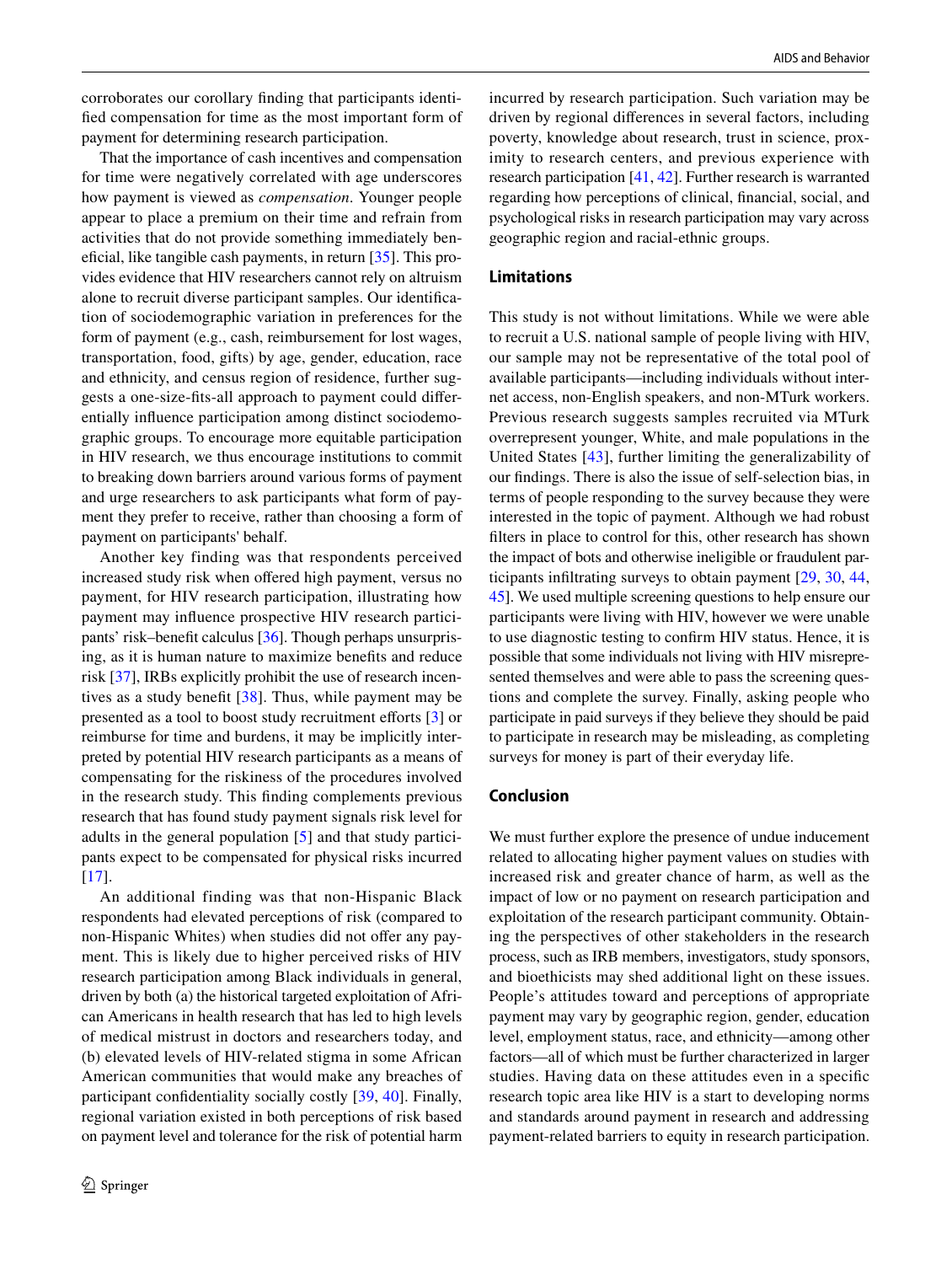**Author Contributions** BB, KD, and JTG conceived of and designed the study. ANP designed and conducted all statistical analyses. ANP, BB, JTG, and KD wrote the frst draft of the manuscript that KYG, JT, and CC reviewed. All authors approved the fnal version of the manuscript submitted for publication.

**Funding** Supported in part by research grant 59270 from the Merck Investigator Initiated Studies Program of Merck & Co, Inc.

**Data Availability** Due to the nature of this research, participants of this study did not agree for their data to be shared publicly, so supporting data are not available.

**Code Availability** Not applicable.

## **Declarations**

**Conflict of interest** None.

**Ethical Approval** This study was approved by the Socio-Behavioral Institutional Review Board at the University of California, Riverside (IRB #HS20-248).

**Consent to Participate** All study participants provided informed consent prior to enrollment.

**Consent for Publication** Not applicable.

**Open Access** This article is licensed under a Creative Commons Attribution 4.0 International License, which permits use, sharing, adaptation, distribution and reproduction in any medium or format, as long as you give appropriate credit to the original author(s) and the source, provide a link to the Creative Commons licence, and indicate if changes were made. The images or other third party material in this article are included in the article's Creative Commons licence, unless indicated otherwise in a credit line to the material. If material is not included in the article's Creative Commons licence and your intended use is not permitted by statutory regulation or exceeds the permitted use, you will need to obtain permission directly from the copyright holder. To view a copy of this licence, visit <http://creativecommons.org/licenses/by/4.0/>.

# **References**

- <span id="page-10-0"></span>1. Brown B, Galea JT, Davidson P, Khoshnood K. Transparency of participant incentives in HIV research. Lancet HIV. 2016;3:e456– 7. [https://doi.org/10.1016/S2352-3018\(16\)30150-3.](https://doi.org/10.1016/S2352-3018(16)30150-3)
- 2. Lee R, Cui RR, Muessig KE, Thirumurthy H, Tucker JD. Incentivizing HIV/STI testing: a systematic review of the literature. AIDS Behav. 2014;18(5):905–12. [https://doi.org/10.1007/](https://doi.org/10.1007/s10461-013-0588-8) [s10461-013-0588-8.](https://doi.org/10.1007/s10461-013-0588-8)
- <span id="page-10-1"></span>3. Grady C. Payment of clinical research subjects. J Clin Invest. 2005;115:1681–7. <https://doi.org/10.1172/JCI25694>.
- <span id="page-10-2"></span>4. Bentley JP, Thacker PG. The infuence of risk and monetary payment on the research participation decision making process. J Med Ethics. 2004;30(3):293–8. [https://doi.org/10.1136/jme.2002.](https://doi.org/10.1136/jme.2002.001594) [001594.](https://doi.org/10.1136/jme.2002.001594)
- <span id="page-10-3"></span>5. Cryder CE, London JA, Volpp KG, Loewenstein G. Informative inducement: study payment as a signal of risk. Soc Sci Med.

2010;70:455–64. [https://doi.org/10.1016/j.socscimed.2009.10.](https://doi.org/10.1016/j.socscimed.2009.10.047) [047](https://doi.org/10.1016/j.socscimed.2009.10.047).

- <span id="page-10-4"></span>6. London AJ, Borasky Jr DA, Bhan A, Ethics working group of the HIV prevention trials network. Improving ethical review of research involving incentives for health promotion. PLoS Med. 2012;9(3):e1001193. [https://doi.org/10.1371/journal.pmed.10011](https://doi.org/10.1371/journal.pmed.1001193) 03
- <span id="page-10-5"></span>7. Largent E. For love and money: the need to rethink benefts in HIV cure studies. J Med Ethics. 2017;43:96–9. [https://doi.org/10.1136/](https://doi.org/10.1136/medethics-2015-103119) [medethics-2015-103119.](https://doi.org/10.1136/medethics-2015-103119)
- 8. Halpern SD, Chowdhury M, Bayes B, et al. Efectiveness and ethics of incentives for research participation: 2 randomized clinical trials. JAMA Intern Med. 2021;181(11):1479–88.
- <span id="page-10-6"></span>9. Unger JM, Vaidya R, Hershman DL, Minasian LM, Fleury ME. Systematic review and meta-analysis of the magnitude of structural, clinical, and physician and patient barriers to cancer clinical trial participation. J Natl Cancer Inst. 2019;111(3):245–55. <https://doi.org/10.1093/jnci/djy22>.
- <span id="page-10-7"></span>10. Resnik DB, McCann DJ. Deception by research participants. N Engl J Med. 2015;373:1192–3. [https://doi.org/10.1056/NEJMp](https://doi.org/10.1056/NEJMp1508807) [1508807](https://doi.org/10.1056/NEJMp1508807).
- 11. Fisher J, McManus L, Kalbaugh J, Walker RL. Phase I trial compensation: how much do healthy volunteers actually earn from clinical trial enrollment. Clin Trials. 2021;18:477–87. <https://doi.org/10.1177/17407745211011069>.
- <span id="page-10-8"></span>12. Blumenthal-Barby J, Ubel P. Payment of COVID-19 challenge trials: underpayment is a bigger worry than overpayment. J Med Ethics. 2021;47:585–6. [https://doi.org/10.1136/medet](https://doi.org/10.1136/medethics-2020-106901) [hics-2020-106901.](https://doi.org/10.1136/medethics-2020-106901)
- <span id="page-10-10"></span>13. Gelinas L, Largent EA, Cohen IG, Kornetsky S, Bierer BE, Lynch HF. A framework for ethical payment to research participants. N Engl J Med. 2018;378:766–71.
- 14. Brown B, Galea JT, Dubé K. Crucial but understudied: incentives in HIV research. Lancet HIV. 2018;5(2):e61–2. [https://doi.](https://doi.org/10.1016/S2352-3018(17)30196-0) [org/10.1016/S2352-3018\(17\)30196-0](https://doi.org/10.1016/S2352-3018(17)30196-0).
- <span id="page-10-9"></span>15. Brown B, Merritt MW. A global public incentive database for human subjects research. IRB. 2013;35(2):14–7.
- <span id="page-10-11"></span>16. Ripley E, Macrina F, Markowitz M. Paying clinical research participants: one institution's research ethics committees' perspective. JERHRE. 2006;1(4):37–44. [https://doi.org/10.1525/](https://doi.org/10.1525/jer.2006.1.4.37) [jer.2006.1.4.37.](https://doi.org/10.1525/jer.2006.1.4.37)
- <span id="page-10-12"></span>17. Devlin A, Brownstein K, Goodwin J, et al. 'Who is going to put their life on the line for a dollar? That's crazy': community perspectives of fnancial compensation in clinical research. J Med Ethics. 2021. <https://doi.org/10.1136/medethics-2020-106715>.
- <span id="page-10-13"></span>18. Dickert N, Emanuel E, Grady G. Paying research subjects: an analysis of current policies. Ann Intern Med. 2002;136:368–73. [https://doi.org/10.7326/0003-4819-136-5-200203050-00009.](https://doi.org/10.7326/0003-4819-136-5-200203050-00009)
- <span id="page-10-14"></span>19. Rhodes R, Gligorov N, Schwab A. The human microbiome: ethical, legal, and social concerns. Oxford: Oxford University Press; 2013.
- <span id="page-10-15"></span>20. Lobato L, Bethony J, Pereira F, Grahek S, Diemert D, Gazzinelli M. Impact of gender on the decision to participate in a clinical trial: a cross-sectional study. BMC Public Health. 2014;14:1156. [https://doi.org/10.1186/1471-2458-14-1156.](https://doi.org/10.1186/1471-2458-14-1156)
- <span id="page-10-16"></span>21. Brown B, Marg L, Michels E, et al. Comparing payments between sociobehavioral and biomedical studies in a large research university in Southern California. J Empir Res Hum Res Ethics. 2021;16(1–2):117–24. [https://doi.org/10.1177/](https://doi.org/10.1177/1556264620987773) [1556264620987773.](https://doi.org/10.1177/1556264620987773)
- <span id="page-10-17"></span>22. Karris MY, Dubé K, Moore AA. What lessons it might teach us? Community engagement in HIV research. Curr Opin HIV AIDS. 2020;15(2):142–9. [https://doi.org/10.1097/COH.00000](https://doi.org/10.1097/COH.0000000000000605) [00000000605.](https://doi.org/10.1097/COH.0000000000000605)
- <span id="page-10-18"></span>23. Bosh KA, Hall HI, Eastham L, Daskalakis DC, Mermin JH. Estimated annual number of HIV infections—United States,